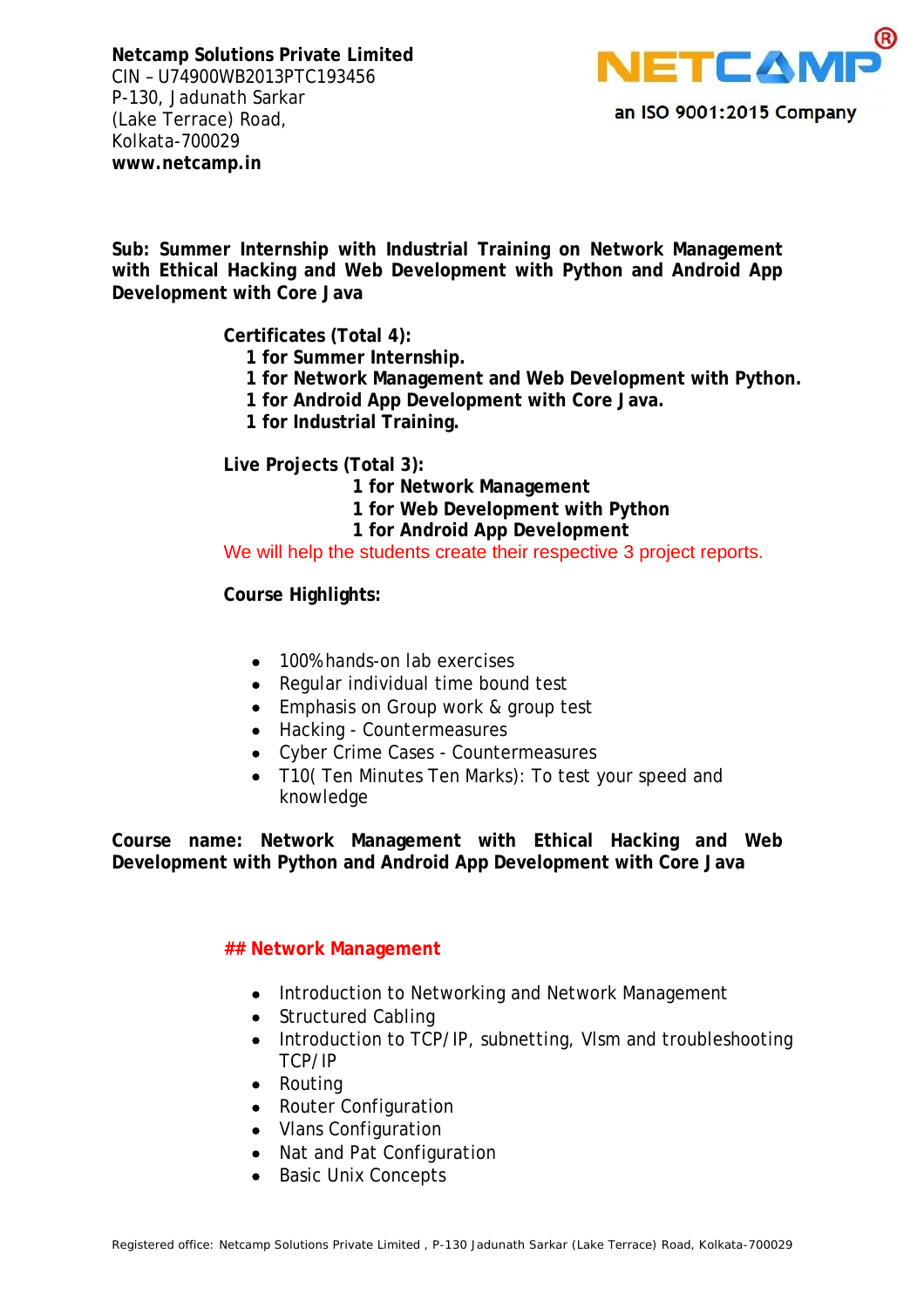CIN – U74900WB2013PTC193456 P-130, Jadunath Sarkar (Lake Terrace) Road, Kolkata-700029 **www.netcamp.in**



- Commands and Utilities
- KDE (Linux)
- Networking with Linux (with Installation)
- Telnet configuration
- User Administration
- File Systems Management
- Disk quota & Partitioning
- FTP configuration
- DNS configuration
- Apache web server configuration
- Live dns, web server and ftp configuration
- DHCP configuration
- Samba configuration
- NFS configuration
- Configuring Sendmail
- Squid proxy server configuration
- Firewall Services
- Shell Programming
- Final Project

### **## Information Security and Hacking Counter measures**

- Foot Printing
- Scanning
- Trojans
- Steganography
- Sniffers
- Denial of Service
- DNS Poisoning
- Session Hijacking
- Phishing
- Fake mail
- Proxy server
- $\bullet$  & more ...

### **## Cyber Crime**

- Cyber Crime cases in India
- Counter Measures
- Indian IT ACT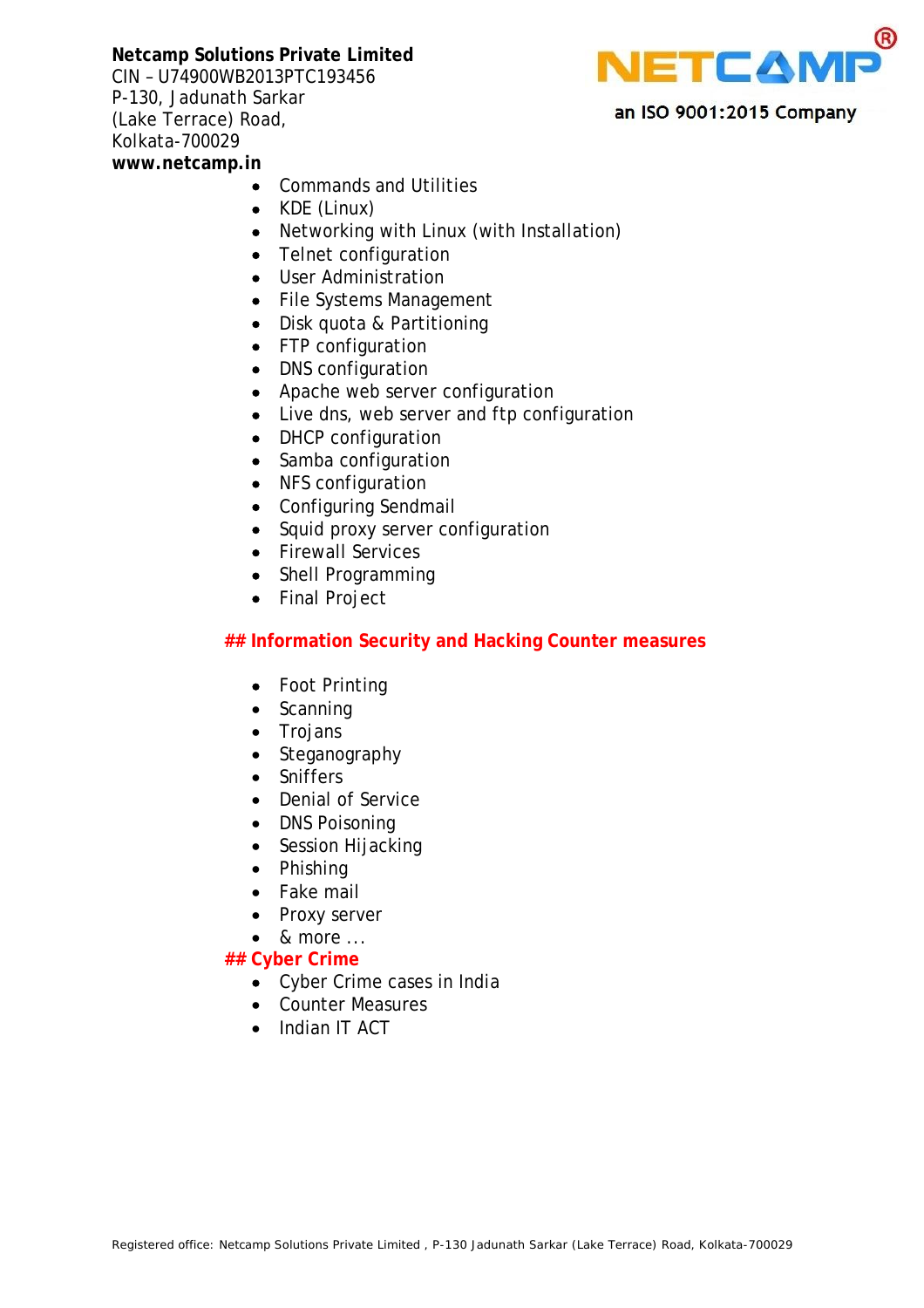**Netcamp Solutions Private Limited** CIN – U74900WB2013PTC193456 P-130, Jadunath Sarkar (Lake Terrace) Road, Kolkata-700029 **www.netcamp.in**



### **## Web Development**

- Introduction to web programming and HTML
- PHP introduction
- PHP basics
- Merging PHP with HTML
- File handling
- Dynamic Linking
- Introduction to database
- MySQL a web based database system
- Database Connectivity
- CSS
- Cookie handling
- Session handling
- PHP mail application
- PHP ftp application
- JavaScript validations
- Introduction to Enterprise level application
- Introduction to secured programming
- SQL injection and Countermeasures
- Phishing live implementations and demonstrations

### ## Search Engine Optimisation (SEO)

- Detail discussion on Internet marketing strategy and SEO. How search engines work, what people search for, the actual search terms or keywords.
- Getting indexed in Google Search
- Bots, Sitemap, Spider, Meta Tags and more
- Google Webmaster and Analytics

### Live Implementation

- Uploading the web solution live.
- $\bullet$  ### Final Project
- $\bullet$  ### Final Project using secured programming along with PHP, HTML, MySQL, CSS, JavaScript, Linux, PHP mail and PHP ftp.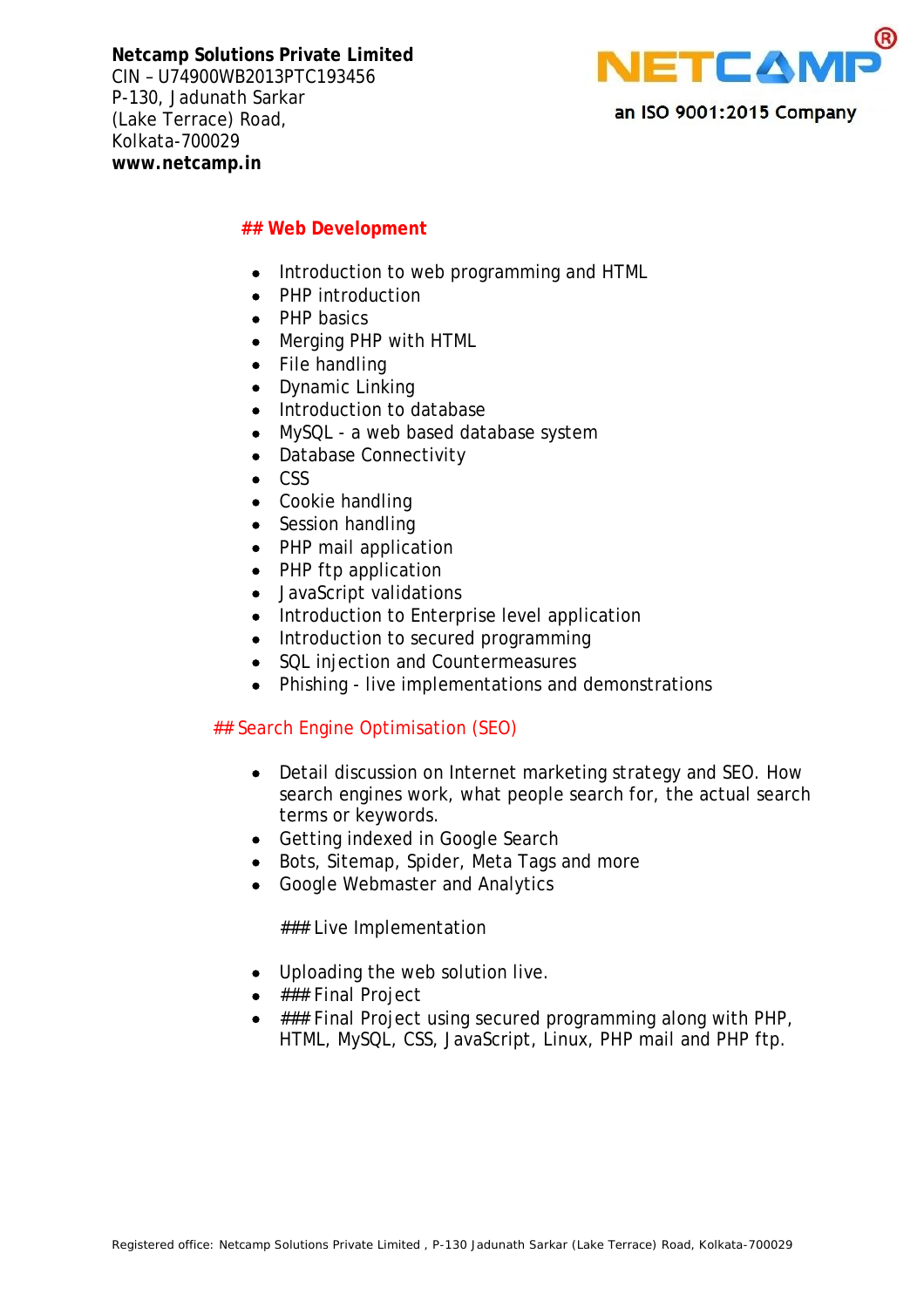**Netcamp Solutions Private Limited** CIN – U74900WB2013PTC193456 P-130, Jadunath Sarkar (Lake Terrace) Road, Kolkata-700029 **www.netcamp.in**



# **##Python with Django**

- Basic of python
- Datatypes
- $\bullet$  list
- Tuple
- String
- Set
- Dictionary
- Loops
- Installation of python
- **•** Environment setup
- Pycharm setup
- Web-development with Django
- Introduction About Django Django Components
- Installing & Configuring Diango Components Diango Pre-Requisites Downloading & Installing Django
- Django Design principle
- Generating Simple Diango Views
- About View Functions
- HttpRequest Objects
- Configuring URLconf's
- About URLconf
- Regular Expressions
- Expression Examples
- Simple URLConf Examples
- Using Multiple URLConf's
- Passing URL Arguments
- Django Templates
- About Templates
- Template Fundamentals
- Creating Template Objects
- Loading Template Files
- Filling in Template Content (Context Objects)
- Template Filters
- Template Tags
- More on For Loops
- Template Inheritance
- HTML Forms
- The Forms Module
- Creating the Form
- Generating Output From the Form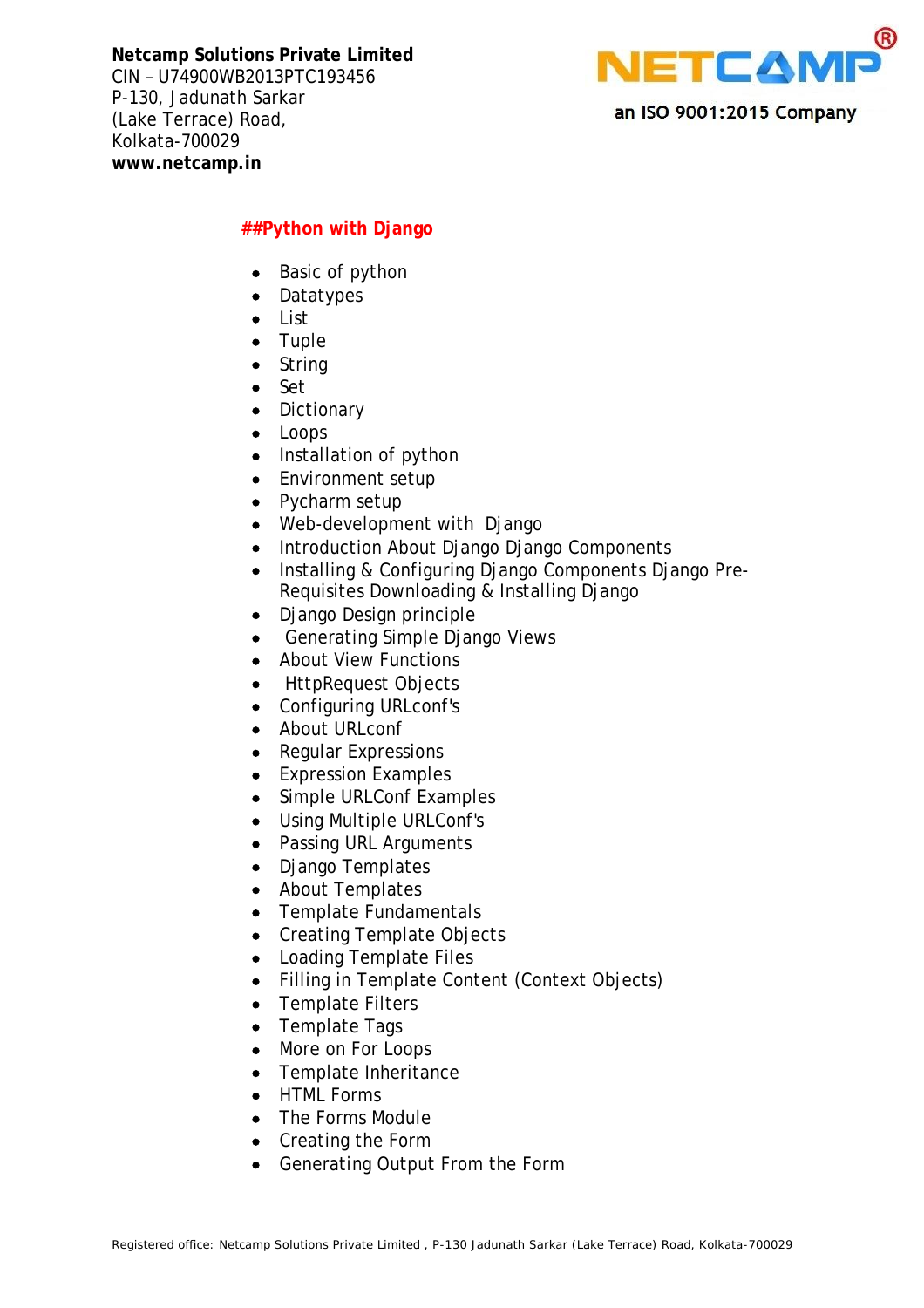CIN – U74900WB2013PTC193456 P-130, Jadunath Sarkar (Lake Terrace) Road, Kolkata-700029 **www.netcamp.in**



- Customizing Field Parameters
- Processing Form Data
- Custom Form Field Validation
- Generating Custom Field Errors
- Customizing Form Output
- Django Email functionality
- Configuring Mail Settings
- Sending Email
- Other Email Functions
- Final project

### ## Android App Development with Core Java

- Core Java
- Introduction to Android
- Overview of Mobile Application Development
- Android Stack Overview of Stack Linux Kernel
- Native libraries
- Dalvik Virtual Machine Application Framework
- Android Platform Components
- Android Development Tools
- Android Development Environment
- System requirements
- Eclipse and SDK installation, AVD creation
- Creating first Android application
- Project Structure
- Activating components
- Shutting down components
- Life Cycle of Application
- Declarative Event Handling
- Android application building blocks
- Activity
- Intent
- Services
- Content Providers
- Broadcast Receivers
- Start Activity
- Shut down Activity
- Intent's Extras Object
- Intent Filter in Manifest File
- XML Vs Java UI
- Layouts
- Common UI Component
- Drag and Drop UI Design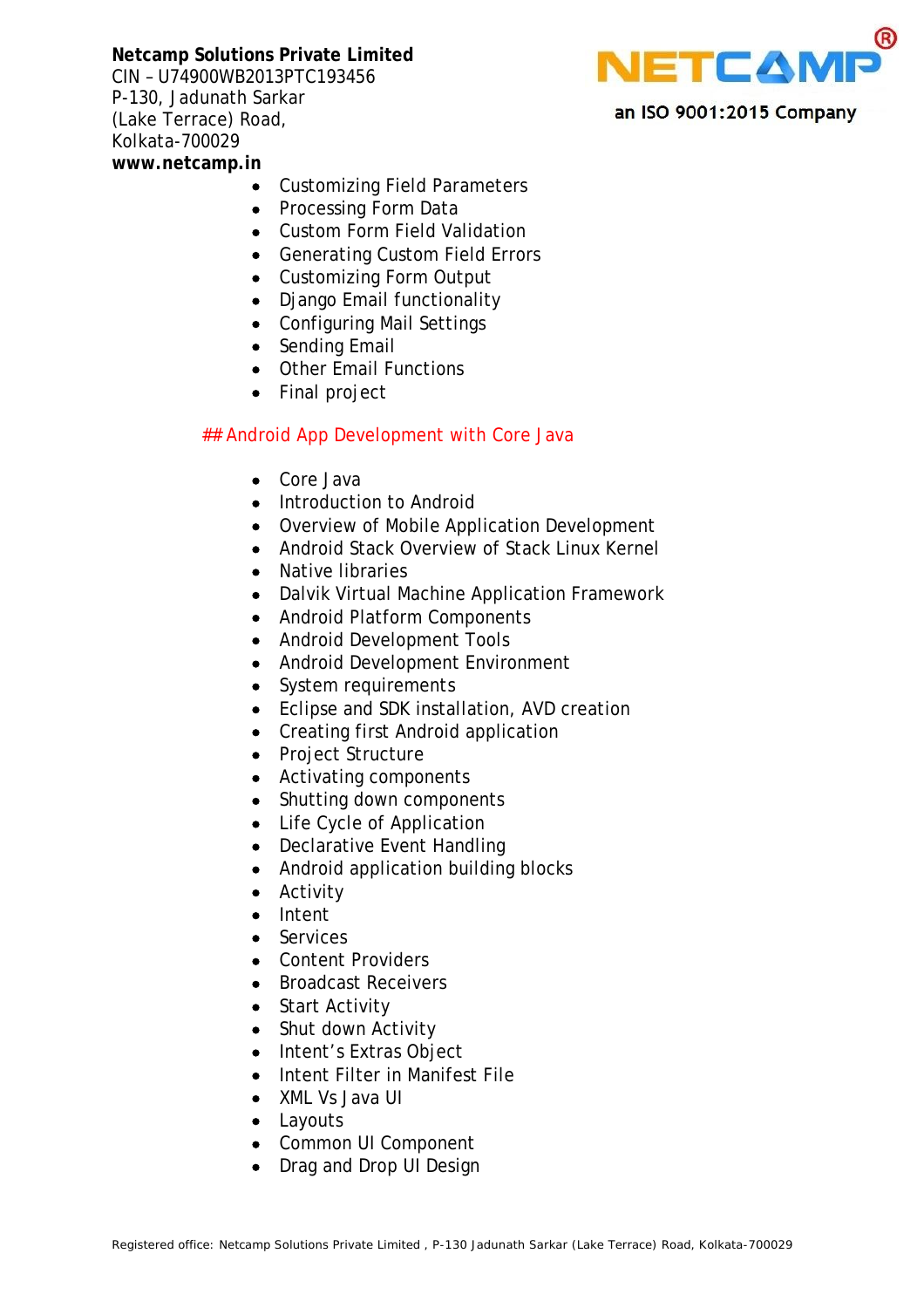CIN – U74900WB2013PTC193456 P-130, Jadunath Sarkar (Lake Terrace) Road, Kolkata-700029 **www.netcamp.in**



- Menu Creation,Dialog, Toast, Alert, Time Picker,Date Picker,Custom Dialog
- Pre-condition and Post-condition
- Event listeners
- Fvent handlers
- Touch mode
- Toast Notification
- Status Notification
- Applying Style and theme
- Security model
- File System
- Multimedia Supported audio formats
- Simple media playback
- Supported video formats
- Simple video playback
- Shared Preferences
- Internal Storage (Files)
- External Storage(SD Card)
- SQLite Databases
- Debug Certification
- Certificate & keystone creation
- Self-certifications
- Application Signing
- 2D Graphics
- 3D Graphics
- Topics to be covered:
- Map Layout
- Get user Location
- Content provider MIME types
- Searching for content
- Adding, changing, and removing content
- Working with content files
- Introduction to Content Provider
- User Defined Content Provider
- System Content Provider
- What are Broadcast Receivers
- Implementing broadcast receiver
- System broadcasts and how to use them
- Role of filters
- Intent-matching rules
- Filters in your manifest
- **•** Filters in dynamic Broadcast Receivers
- How Sensors work
- Listening to Sensor readings